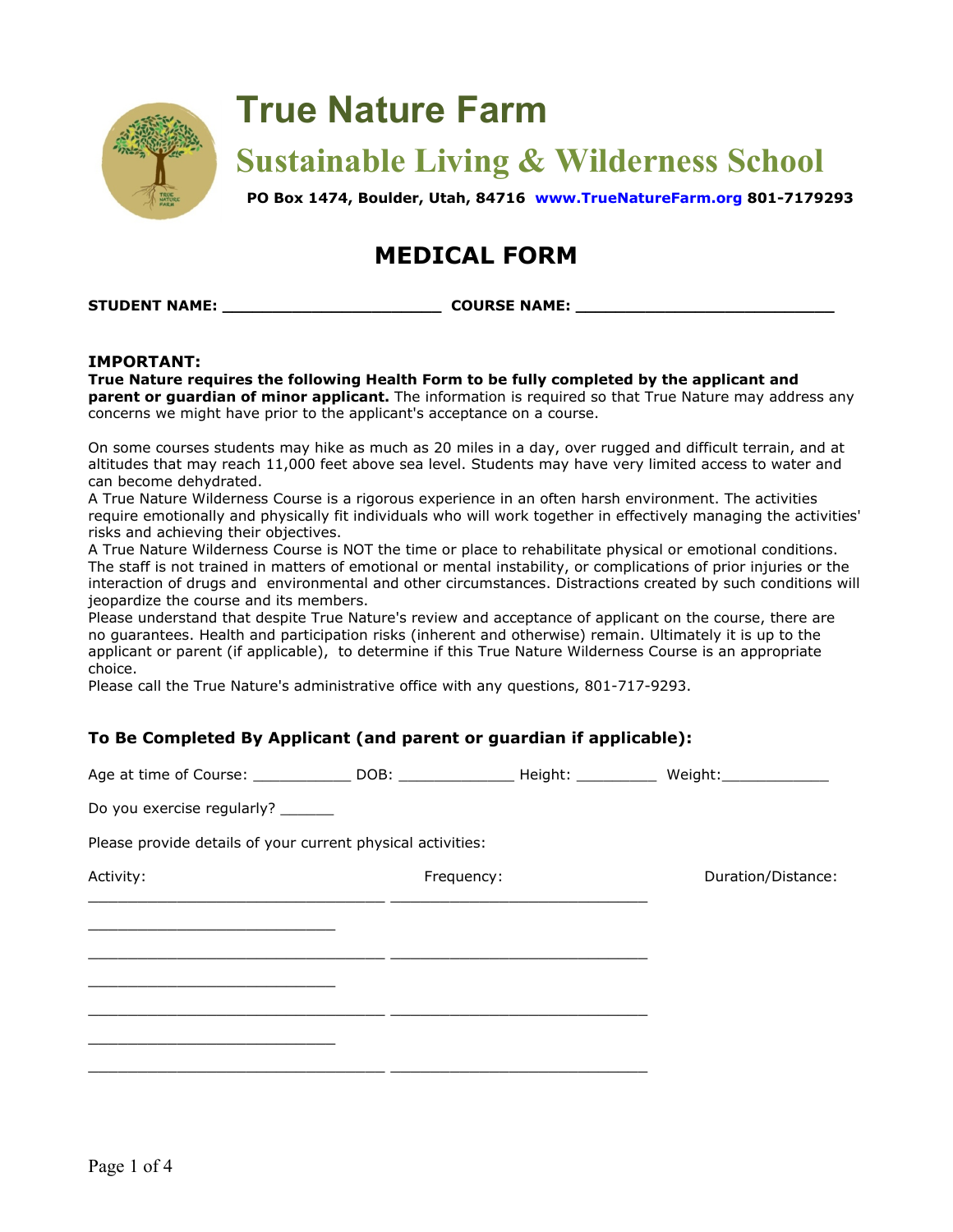Do you smoke? \_\_\_\_\_\_\_\_\_ We recommend quitting well before the course start date.

\_\_\_\_\_\_\_\_\_\_\_\_\_\_\_\_\_\_\_\_\_\_\_\_\_

Do you have or have you ever had recurrent emotional states such as depression, anxiety/panic attacks, hypertension, nervous breakdown, chronic drug use or any similar condition which, if recurring or continuing, might affect your ability to deal with the rigors of your True Nature Wilderness Course or cause you to be a danger to yourself or others? Please explain each such item of your mental health **STUDENT NAME: \_\_\_\_\_\_\_\_\_\_\_\_\_\_\_\_\_\_\_\_\_\_\_\_\_\_\_\_\_\_ COURSE NAME: \_\_\_\_\_\_\_\_\_\_\_\_\_\_\_\_**

history, including a description of the nature of the professional treatment you received and its duration:

\_\_\_\_\_\_\_\_\_\_\_\_\_\_\_\_\_\_\_\_\_\_\_\_\_\_\_\_\_\_\_\_\_\_\_\_\_\_\_\_\_\_\_\_\_\_\_\_\_\_\_\_\_\_\_\_\_\_\_\_\_\_\_\_\_\_\_\_\_\_\_\_\_\_\_\_\_\_\_\_\_\_\_\_\_\_\_

| <b>Females Only</b> - Current conditions:                                     |                                                   |                                      |                                                                                                                               |  |
|-------------------------------------------------------------------------------|---------------------------------------------------|--------------------------------------|-------------------------------------------------------------------------------------------------------------------------------|--|
| □ History of Menstrual Problems                                               |                                                   | □ History of Urinary Tract Infection |                                                                                                                               |  |
| □ Currently pregnant                                                          |                                                   | □ Candida Yeast Syndrome             |                                                                                                                               |  |
| $\Box$ No current problems                                                    |                                                   |                                      |                                                                                                                               |  |
|                                                                               |                                                   |                                      |                                                                                                                               |  |
| Do you have or have you ever been diagnosed with:                             |                                                   |                                      |                                                                                                                               |  |
| □ Fainting Spells                                                             | $\Box$ Ulcers                                     | $\Box$ Hepatitis                     | □ Hypoglycemia/Diabetes                                                                                                       |  |
| $\Box$ HIV / AIDS                                                             | □ Cardiac or Heart Problems<br>□ Seizure Disorder |                                      |                                                                                                                               |  |
| □ Medical Allergies                                                           |                                                   |                                      |                                                                                                                               |  |
| $\Box$ Obesity to the extent of interfering with rigorous hiking              |                                                   |                                      |                                                                                                                               |  |
| $\Box$ Renal Disease (can be aggravated by dehydration or extensive exercise) |                                                   |                                      |                                                                                                                               |  |
|                                                                               |                                                   |                                      | $\Box$ Any heat- or dehydration-related medical conditions (including electrolyte imbalances, hyponatremia,etc.)              |  |
| $\Box$ Arthritis to the extent of interfering with hiking                     |                                                   |                                      |                                                                                                                               |  |
| $\Box$ None                                                                   |                                                   |                                      |                                                                                                                               |  |
|                                                                               |                                                   |                                      | Applicant should consider not attending this program if ANY of the above conditions exist.                                    |  |
|                                                                               |                                                   |                                      |                                                                                                                               |  |
|                                                                               |                                                   |                                      | Do you currently have or have you had a history of Asthma or other Respiratory Problems?                                      |  |
| YES NO                                                                        |                                                   |                                      | Have you ever visited the hospital or emergency room for Asthma? ___ YES ___ NO Date(s)                                       |  |
|                                                                               |                                                   |                                      |                                                                                                                               |  |
| Please list medications taken for Asthma:                                     |                                                   |                                      |                                                                                                                               |  |
|                                                                               |                                                   |                                      |                                                                                                                               |  |
| Please inform us of any foods or other items to which you are allergic:       |                                                   |                                      |                                                                                                                               |  |
|                                                                               |                                                   |                                      | $\Box$ Penicillin $\Box$ Peanuts $\Box$ Bee stings $\Box$ Shellfish $\Box$ Sulfur Dioxide $\Box$ Dairy products $\Box$ Iodine |  |
| □ Other:                                                                      |                                                   |                                      |                                                                                                                               |  |

\_\_\_\_\_\_\_\_\_\_\_\_\_\_\_\_\_\_\_\_\_\_\_\_\_\_\_\_\_\_\_\_\_\_\_\_\_\_\_\_\_\_\_\_\_\_\_\_\_\_\_\_\_\_\_\_\_\_\_\_\_\_\_\_\_\_\_\_\_\_\_\_\_\_\_\_\_\_\_\_\_\_\_\_\_\_\_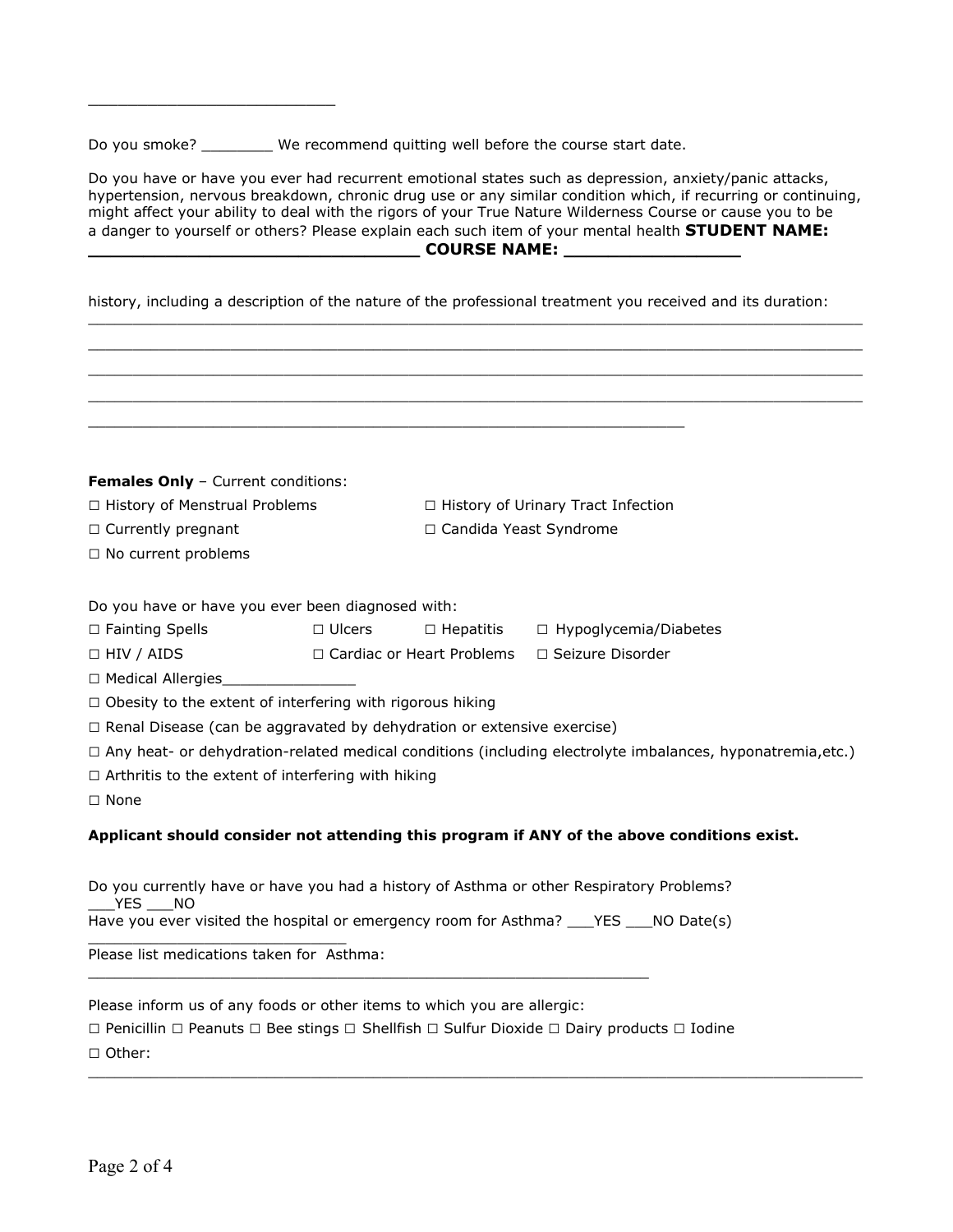Unusual allergies or medical reactions (please describe):

**STUDENT NAME: \_\_\_\_\_\_\_\_\_\_\_\_\_\_\_\_\_\_\_\_\_\_\_\_\_\_\_\_\_\_ COURSE NAME: \_\_\_\_\_\_\_\_\_\_\_\_\_\_\_\_** Have you ever had a severe allergic response or had an anaphylactic reaction? YES NO Please explain: \_\_\_\_\_\_\_\_\_\_\_\_\_\_\_\_\_\_\_\_\_\_\_\_\_\_\_\_\_\_\_\_\_\_\_\_\_\_\_\_\_\_\_\_\_\_\_\_\_\_\_\_\_\_\_\_\_\_\_\_\_\_\_\_\_\_\_\_\_\_\_\_\_\_\_\_\_\_\_\_\_\_\_\_\_\_\_  $\_$  ,  $\_$  ,  $\_$  ,  $\_$  ,  $\_$  ,  $\_$  ,  $\_$  ,  $\_$  ,  $\_$  ,  $\_$  ,  $\_$  ,  $\_$  ,  $\_$  ,  $\_$  ,  $\_$  ,  $\_$  ,  $\_$  ,  $\_$  ,  $\_$  ,  $\_$  ,  $\_$  ,  $\_$  ,  $\_$  ,  $\_$  ,  $\_$  ,  $\_$  ,  $\_$  ,  $\_$  ,  $\_$  ,  $\_$  ,  $\_$  ,  $\_$  ,  $\_$  ,  $\_$  ,  $\_$  ,  $\_$  ,  $\_$  , \_\_\_\_\_\_\_\_\_\_\_\_\_\_\_\_\_\_\_\_\_\_\_\_\_\_\_\_\_\_\_\_\_\_\_\_\_\_\_\_\_\_\_\_\_\_\_\_\_\_\_\_\_\_\_\_\_\_\_\_\_\_\_\_\_\_\_\_\_\_\_\_\_\_\_ Food packs carried on most True Nature's courses consist of simple food rations, usually between 1000-1500 calories/day. The foods will consist of hearty grains and staples which may be unfamiliar to your regular diet but will be nutritious. Students with special concerns or dietary restrictions should contact True Nature's office. In the past 3 years have you experienced any injuries, for example, joint problems, head injuries, loss of consciousness, other bodily injuries/fractures, operations, etc.? Please describe and include dates:  $\_$  ,  $\_$  ,  $\_$  ,  $\_$  ,  $\_$  ,  $\_$  ,  $\_$  ,  $\_$  ,  $\_$  ,  $\_$  ,  $\_$  ,  $\_$  ,  $\_$  ,  $\_$  ,  $\_$  ,  $\_$  ,  $\_$  ,  $\_$  ,  $\_$  ,  $\_$  ,  $\_$  ,  $\_$  ,  $\_$  ,  $\_$  ,  $\_$  ,  $\_$  ,  $\_$  ,  $\_$  ,  $\_$  ,  $\_$  ,  $\_$  ,  $\_$  ,  $\_$  ,  $\_$  ,  $\_$  ,  $\_$  ,  $\_$  ,  $\_$  ,  $\_$  ,  $\_$  ,  $\_$  ,  $\_$  ,  $\_$  ,  $\_$  ,  $\_$  ,  $\_$  ,  $\_$  ,  $\_$  ,  $\_$  ,  $\_$  ,  $\_$  ,  $\_$  ,  $\_$  ,  $\_$  ,  $\_$  ,  $\_$  ,  $\_$  ,  $\_$  ,  $\_$  ,  $\_$  ,  $\_$  ,  $\_$  ,  $\_$  ,  $\_$  ,  $\_$  ,  $\_$  ,  $\_$  ,  $\_$  ,  $\_$  ,  $\_$  ,  $\_$  ,  $\_$  ,  $\_$  ,  $\_$  , \_\_\_\_\_\_\_\_\_\_\_\_\_\_\_\_\_\_\_\_\_\_\_\_\_\_\_\_\_\_\_\_\_\_\_\_\_\_\_\_\_\_\_\_\_\_\_\_\_\_\_\_\_\_\_\_\_\_\_\_\_\_\_\_\_\_\_\_\_\_\_\_\_\_\_ Have you any condition currently requiring medication or treatment? If so, please describe the condition and medication being taken (please include "over the counter" drugs):  $\_$  ,  $\_$  ,  $\_$  ,  $\_$  ,  $\_$  ,  $\_$  ,  $\_$  ,  $\_$  ,  $\_$  ,  $\_$  ,  $\_$  ,  $\_$  ,  $\_$  ,  $\_$  ,  $\_$  ,  $\_$  ,  $\_$  ,  $\_$  ,  $\_$  ,  $\_$  ,  $\_$  ,  $\_$  ,  $\_$  ,  $\_$  ,  $\_$  ,  $\_$  ,  $\_$  ,  $\_$  ,  $\_$  ,  $\_$  ,  $\_$  ,  $\_$  ,  $\_$  ,  $\_$  ,  $\_$  ,  $\_$  ,  $\_$  , \_\_\_\_\_\_\_\_\_\_\_\_\_\_\_\_\_\_\_\_\_\_\_\_\_\_\_\_\_\_\_\_\_\_\_\_\_\_\_\_\_\_\_\_\_\_\_\_\_\_\_\_\_\_\_\_\_\_\_\_\_\_\_\_\_\_\_\_\_\_\_\_\_\_\_\_\_\_\_\_\_\_\_\_\_\_\_ \_\_\_\_\_\_\_\_\_\_\_\_\_\_\_\_\_\_\_\_\_\_\_\_\_\_\_\_\_\_\_\_\_\_\_\_\_\_\_\_\_\_\_\_\_\_\_\_\_\_\_\_\_\_\_\_\_\_\_\_\_\_\_\_\_\_\_\_\_\_\_\_\_\_\_ Have you ever experienced dehydration or a heat-induced medical problem? Please describe, include dates:  $\_$  ,  $\_$  ,  $\_$  ,  $\_$  ,  $\_$  ,  $\_$  ,  $\_$  ,  $\_$  ,  $\_$  ,  $\_$  ,  $\_$  ,  $\_$  ,  $\_$  ,  $\_$  ,  $\_$  ,  $\_$  ,  $\_$  ,  $\_$  ,  $\_$  ,  $\_$  ,  $\_$  ,  $\_$  ,  $\_$  ,  $\_$  ,  $\_$  ,  $\_$  ,  $\_$  ,  $\_$  ,  $\_$  ,  $\_$  ,  $\_$  ,  $\_$  ,  $\_$  ,  $\_$  ,  $\_$  ,  $\_$  ,  $\_$  , \_\_\_\_\_\_\_\_\_\_\_\_\_\_\_\_\_\_\_\_\_\_\_\_\_\_\_\_\_\_\_\_\_\_\_\_\_\_\_\_\_\_\_\_\_\_\_\_\_\_\_\_\_\_\_\_\_\_\_\_\_\_\_\_\_\_\_\_\_\_\_\_\_\_\_\_\_\_\_\_\_\_\_\_\_\_\_ \_\_\_\_\_\_\_\_\_\_\_\_\_\_\_\_\_\_\_\_\_\_\_\_\_\_\_\_\_\_\_\_\_\_\_\_\_\_\_\_\_\_\_\_\_\_\_\_\_\_\_\_\_\_\_\_\_\_\_\_\_\_\_\_\_\_\_\_\_\_\_\_\_\_\_ Can you swim? \_\_\_YES\_\_\_NO Do you have a fear of water? \_\_\_YES\_\_\_NO Please explain: \_\_\_\_\_\_\_\_\_\_\_\_\_\_\_\_\_\_\_\_\_\_\_\_\_\_\_\_\_\_\_\_\_\_\_\_\_\_\_\_\_\_\_\_\_\_\_\_\_\_\_\_\_\_\_\_\_\_\_\_\_\_\_\_\_\_\_\_\_\_\_\_\_\_\_\_\_\_\_\_\_\_\_\_\_\_\_  $\_$  ,  $\_$  ,  $\_$  ,  $\_$  ,  $\_$  ,  $\_$  ,  $\_$  ,  $\_$  ,  $\_$  ,  $\_$  ,  $\_$  ,  $\_$  ,  $\_$  ,  $\_$  ,  $\_$  ,  $\_$  ,  $\_$  ,  $\_$  ,  $\_$  ,  $\_$  ,  $\_$  ,  $\_$  ,  $\_$  ,  $\_$  ,  $\_$  ,  $\_$  ,  $\_$  ,  $\_$  ,  $\_$  ,  $\_$  ,  $\_$  ,  $\_$  ,  $\_$  ,  $\_$  ,  $\_$  ,  $\_$  ,  $\_$  ,

 $\_$  ,  $\_$  ,  $\_$  ,  $\_$  ,  $\_$  ,  $\_$  ,  $\_$  ,  $\_$  ,  $\_$  ,  $\_$  ,  $\_$  ,  $\_$  ,  $\_$  ,  $\_$  ,  $\_$  ,  $\_$  ,  $\_$  ,  $\_$  ,  $\_$  ,  $\_$  ,  $\_$  ,  $\_$  ,  $\_$  ,  $\_$  ,  $\_$  ,  $\_$  ,  $\_$  ,  $\_$  ,  $\_$  ,  $\_$  ,  $\_$  ,  $\_$  ,  $\_$  ,  $\_$  ,  $\_$  ,  $\_$  ,  $\_$  ,

 $\_$  ,  $\_$  ,  $\_$  ,  $\_$  ,  $\_$  ,  $\_$  ,  $\_$  ,  $\_$  ,  $\_$  ,  $\_$  ,  $\_$  ,  $\_$  ,  $\_$  ,  $\_$  ,  $\_$  ,  $\_$  ,  $\_$  ,  $\_$  ,  $\_$  ,  $\_$  ,  $\_$  ,  $\_$  ,  $\_$  ,  $\_$  ,  $\_$  ,  $\_$  ,  $\_$  ,  $\_$  ,  $\_$  ,  $\_$  ,  $\_$  ,  $\_$  ,  $\_$  ,  $\_$  ,  $\_$  ,  $\_$  ,  $\_$  ,

 $\_$  ,  $\_$  ,  $\_$  ,  $\_$  ,  $\_$  ,  $\_$  ,  $\_$  ,  $\_$  ,  $\_$  ,  $\_$  ,  $\_$  ,  $\_$  ,  $\_$  ,  $\_$  ,  $\_$  ,  $\_$  ,  $\_$  ,  $\_$  ,  $\_$  ,  $\_$  ,  $\_$  ,  $\_$  ,  $\_$  ,  $\_$  ,  $\_$  ,  $\_$  ,  $\_$  ,  $\_$  ,  $\_$  ,  $\_$  ,  $\_$  ,  $\_$  ,  $\_$  ,  $\_$  ,  $\_$  ,  $\_$  ,  $\_$  ,

**NOTE TO STUDENT:** Before arriving for your course, any changes to your health form, medications, health conditions, etc., should be reported in writing to the True Nature's administrative office.